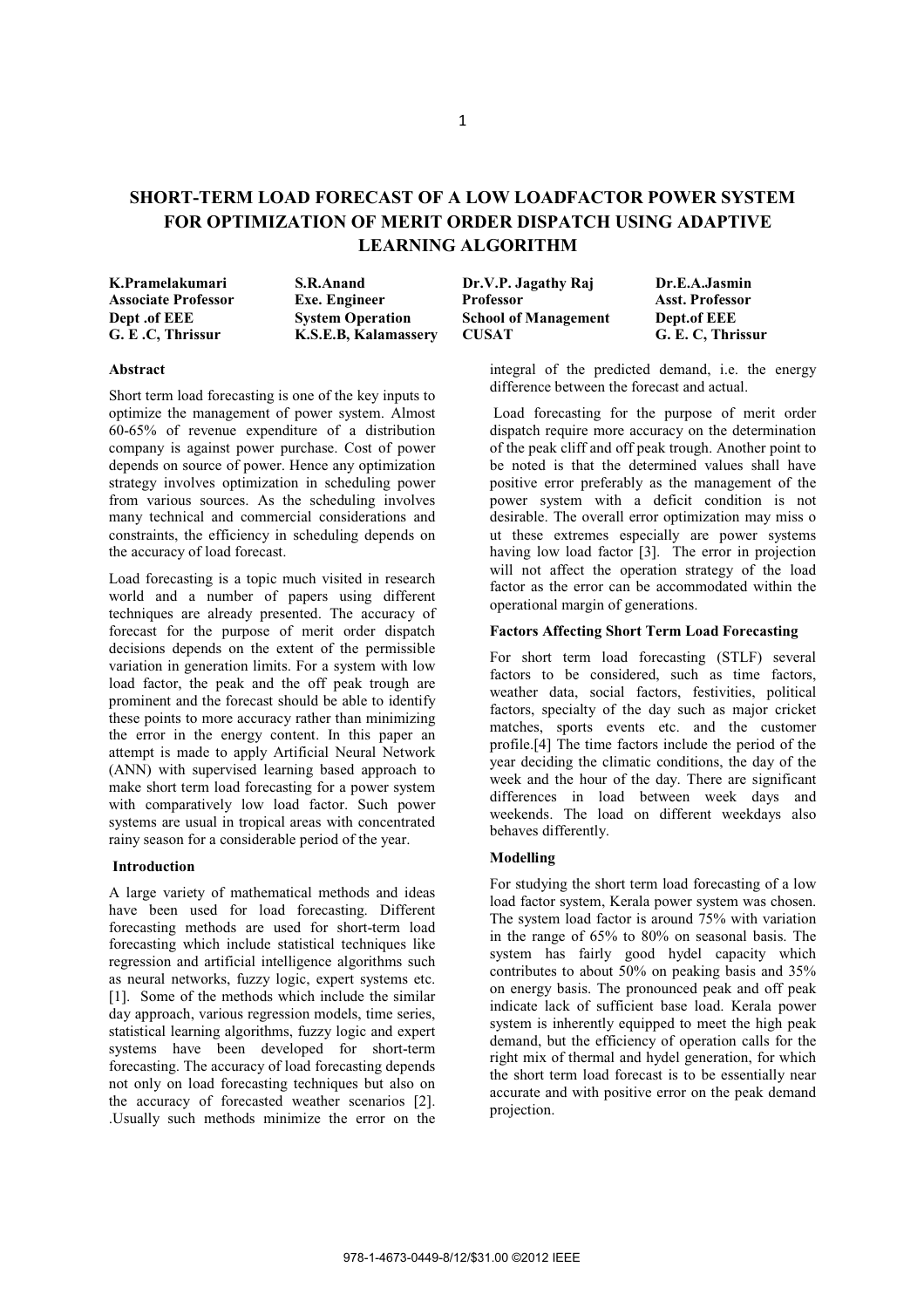## **Methodology**

Several techniques are available for load forecasting and selection of method is important as the prediction is by and large heuristic for short term forecast. The historical data is available, but the information is corrupted on some days or even for some part of the year due to the imposition of load restrictions and demand side interventions. The method adopted in this paper takes care of such corruption of data in the processing by ANN.

#### **Artificial Neural Network**

A neural network is a machine that is designed to model the way in which the brain performs a particular task. The network is implemented by using electronic components or is simulated in software on a digital computer. A neural network is a massively parallel distributed processor made up of simple processing units, which has a natural propensity for storing experimental knowledge and making it available for use. It resembles the brain in two respects:

Knowledge is acquired by the network from its environment through a learning process.

Interneuron connection strengths, known as synaptic weights, are used to store the acquired knowledge.

The procedure used to perform the learning process is called a learning algorithm, the function of which is to modify the synaptic weights of the network in an orderly fashion to attain a desired design objective[5].

## **Mathematical model of A Neuron**

A neuron is an information processing unit that is fundamental to the operation of a neural network. The three basic elements of the neuron model are:

A set of weights, each of which is characterized by a strength of its own. A signal xj connected to neuron k is multiplied by the weight wkj. The weight of an artificial neuron may lie in a range that includes negative as well as positive values.

 An adder for summing the input signals, weighted by the respective weights of the neuron.

 An activation function for limiting the amplitude of the output of a neuron. It is also referred to as squashing function which squashes the amplitude range of the output signal to some finite value.



Fig (1) Model of an ANN

$$
v(k) = \sum_{j=1}^{p} w_{kj} x_j
$$
 and 
$$
y(k) = \phi(v_k + \theta_k)
$$

In calculating the output of the neuron, the activation function may be in the form of a threshold function, in which the output of the neuron is  $+1$  if a threshold level is reached and 0 otherwise. The various activation functions like squashing, hyperbolic tangent, sigmoid etc. can be used. Squashing functions limit the linear output between a maximum and minimum value. Hyperbolic tangents and the sigmoid functions are similar to real neural responses; however, the hyperbolic tangent is unbounded and hard to implement in hardware.The artificial neural network is made up of seven major components.

These components are summarized as:-

- -Weighting Factors
- -Summation Function
- -Transfer Function / Activation Function
- -Scaling and Limiting
- -Output Function
- - Error Function and Back-propagated Value -

## Learning Function **Overview of Back propagation Algorithm**

 The back propagation network is a kind of multilayer feed forward network, and the transfer function within the network is usually a nonlinear function such as the sigmoid function. Neural Networks are widely used for load forecasting, Fault diagnosis/Fault location, Economic load dispatch and Security assessment etc in the field of power systems .The topology of back propagation network can be of 3-layers or 4-layers, the transfer function can be linear, nonlinear or a combination of both. Also, the network can be either fully connected or non-fully connected. The back propagation network structure is problem dependent, and a structure that is suitable for a given power system is not necessarily suitable for another. The typical back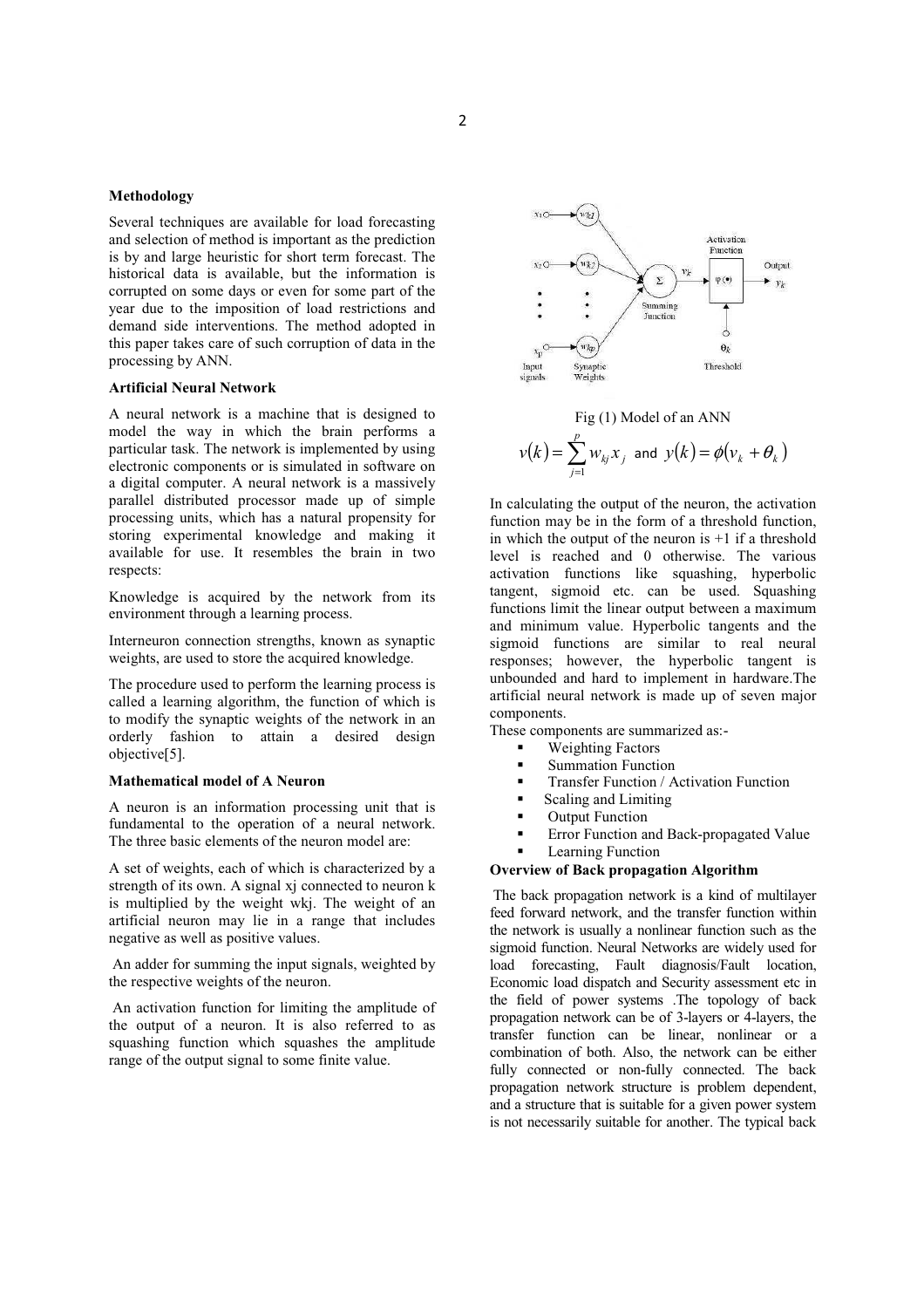propagation network structure for short term load forecasting is a three-layer network, with the nonlinear sigmoid function as the transfer function [5]-[10].

In addition to the typical sigmoid function, a linear transfer function from the input layer directly to the output layer was proposed in [11] to account for linear components of the load. Because fully connected back propagation networks need more training time a nonfully connected back propagation model is proposed in [12].

## **Back Propagation Algorithm**

- Step 0: Initialize the weights (Set to small random values)
- Step 1: While stopping condition is a false, do step 2-  $\Omega$
- Step 2: For each training pair, do steps 3-8 feed forward
- Step 3: Each input unit  $(x_i, i = 1, 2...n)$  receives input signal  $x_i$  and broadcasts this signal to all units in the layer above (the hidden units). Step 4: Each hidden unit  $(Z_i, j =1, 2)$ …p).sum its weighted input signals.

$$
Z_{-} \text{ in}_{j} = v_{oj} + \sum_{i=1}^{n} x_{i} v_{ij}
$$

Applies its activation function to compute its output signal

$$
Z_j = f(z \nvert \text{in } j)
$$

and sends this signal to all units in the layer above (output units).

Step 5: Each output unit  $(Y_k, k=1, 2, \ldots, m)$  sum its weighted input signals.

$$
Y_{-} \, in_{k} = w_{ok} + \sum_{j=1}^{p} z_{j} w_{jk}
$$

and applies its activation function to compute its output signals.

$$
Y_k = f(y - in_k)
$$

Back propagation of error:

Step 6: Each output unit  $(Y_k, k=1, 2, \ldots, m)$  receives a target pattern corresponding to the input training pattern, computes its error information term,

$$
\delta_{k} = (t_{k} - y_{k}) \mathbf{f}^{\prime}(\mathbf{y} - \mathbf{in}_{k})
$$

Calculates its weight correction term (used to update  $w_{ik}$  later)

$$
_{\Delta} w_{jk} = \alpha \delta_k z_j ,
$$

Calculates its bias correction term (used to update  $W_{\alpha k}$ ) later)

$$
_{\Delta}\;w_{ok}\!=\alpha\;\delta_{k}
$$

and sends  $\delta_k$  to units in the layer below.

Step 7: Each hidden unit  $(z_j, j = 1, 2 ...)$  Sum its delta inputs (from units) in the layer above.

$$
\delta - in_j = \sum_{k=1}^m \delta_k w_{jk}
$$

Multiplies by the derivation of its activation function to calculate its error information term,

$$
\delta_j = \delta_{\underline{\hspace{1ex}}} \text{ in}_j \left( f \, {}^{\scriptscriptstyle\bullet} z \, \underline{\hspace{1ex}} \text{ in}_j \right)
$$

Calculates its weight correction term (used to update v<sub>ii</sub> later),

$$
_{\Delta}\ v_{ij}\!=\!\alpha\ \delta_{j}\ x_{i}
$$

And calculates its bias correction term (used to update voj later)

$$
_{\Delta} v_{oj} = \alpha \delta_j
$$

Update weights and biases

Step8. Each output unit  $(y_k, k=1,...,m)$  updates its biases and weights  $(j = 0 ... p)_{ik}$  (new) = w<sub>ik</sub> (old) +  $\Delta w_{ik}$ .

Each hidden unit  $(z_j, j = 1...p)$  updates its bias and weights  $(i= 0, \ldots, n)$ ;

$$
v_{ij}(new) = v_{ij}(old) + \Delta v_{ij}
$$

**Flow Chart**



Fig (2) Flowchart showing working of BPA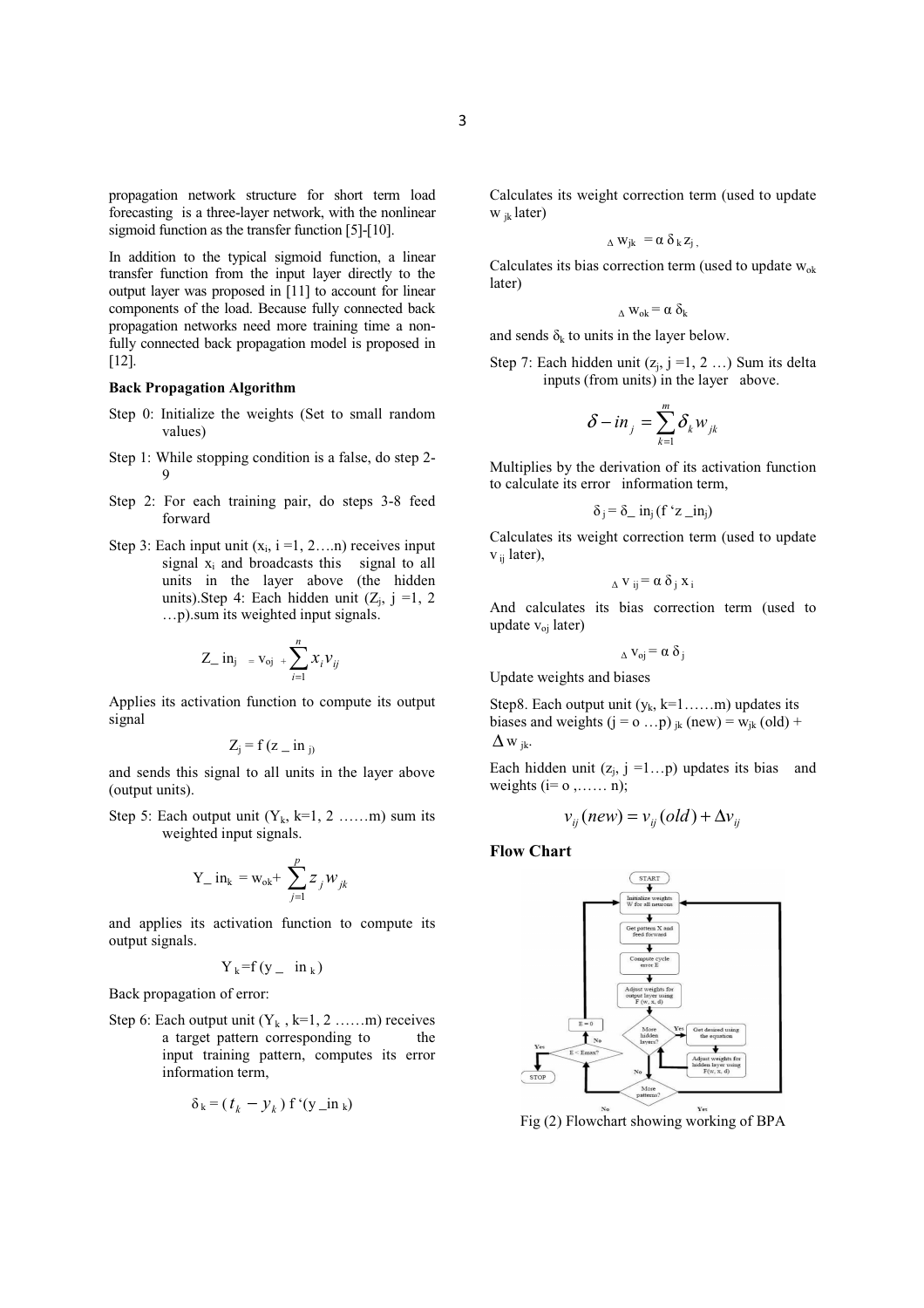The ANN architecture consists of three layers: an input layer, a hidden layer, and an output layer. Neurons in different layers are connected by the interconnecting weights W kj and the output from each neuron is multiplied by its corresponding weight before reaching the inputs of the neurons in the next layer. Each neuron consists of an activation function which is used to determine the output of the neuron from its inputs. All inputs to each hidden layer neuron are summed to make an activation function for the neuron. Likewise, the sum of all inputs to each output neuron makes the neuron activation function. For each neuron k in the hidden layer and neuron l in the output layer, the net inputs are computed as the weighted sum of all the inputs of that neuron. The training set for the ANN of any corresponding class i.e., the hourly data whose membership values of the corresponding temperature, humidity and day type categories are not zero.

#### **Data analysis**

The data collected was analysed in detail and classified. Following observations are made.



**Fig (3)** Maximum demand pattern – Holidays and other curves



**Fig (4)** Minimum demand – Holidays



Fig (5) Maximum demand - Weekdays



Fig (6) Minimum Demand weekdays



## **Implementation**

The ANN to predict the hourly load was ine ANN to predict the notify load was<br>
implemented using MATLAB 7. The training<br>
algorithm "Traingdx" was used which is an adaptive algorithm "Traingdx" was used which is an adaptive learning algorithm using the epoch method of training. The number of epochs while training was set at 1,00,000 by which point the network was sufficiently trained. The inputs considered for identifying similar day and for estimation of the load are:

- 1. Day of the week.
- 2. Hour of the day.
- 3. Date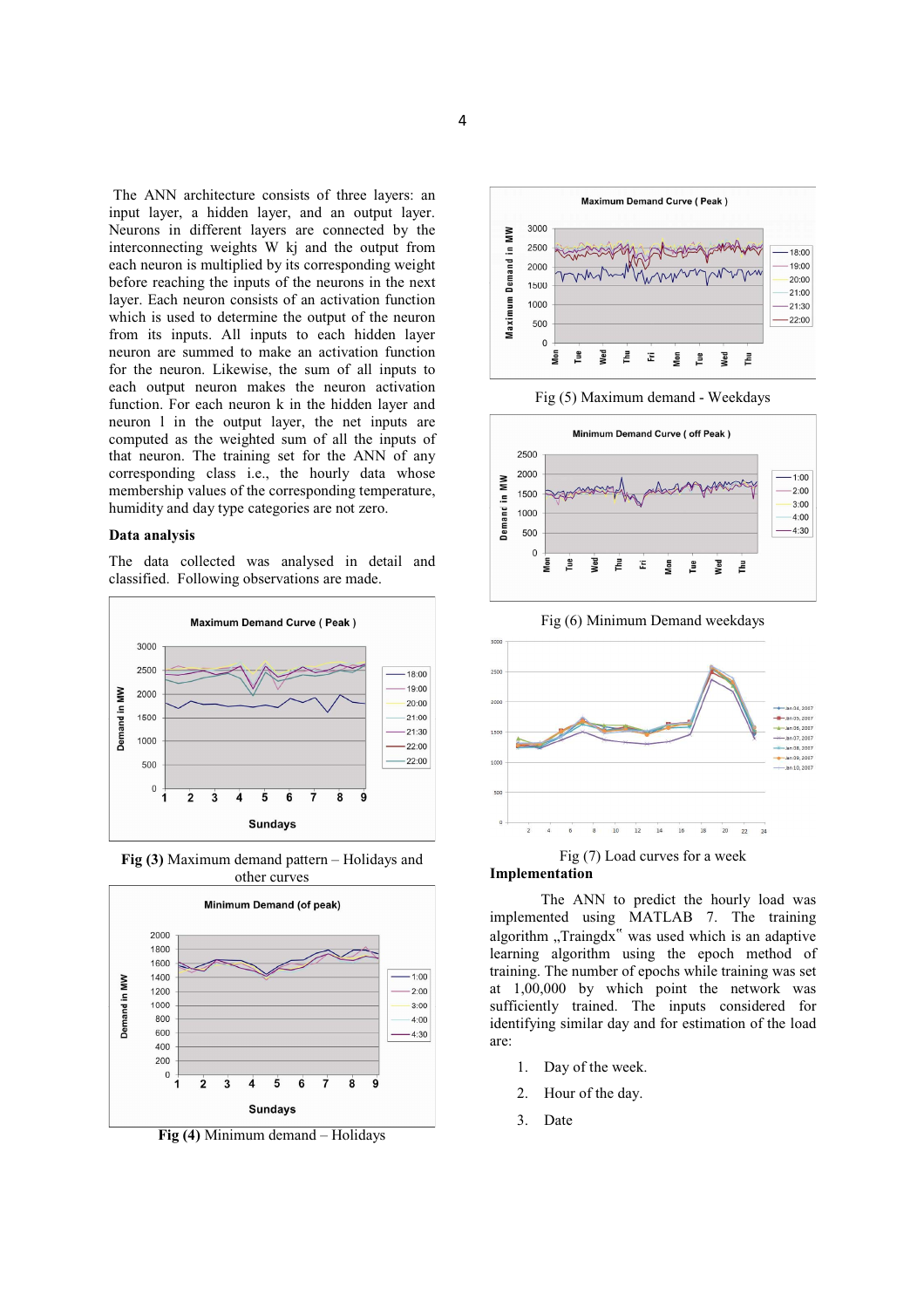- 4. Month
- 5. Year
- 6. Other factors- weather,temparature, humidity etc.
- 7. Load (normalized) of similar hour of previous three years
- 8. Load (normalized) of previous hour of previous three years

Thus, the architecture of the ANN has 8 inputs, 1 output and hidden neurons as shown in Fig. (8)







FIG (10) Input-Output Schematic for Load Forecasting **Logic of coding** 

12 digit codes were used for designating the data. Demand data for 1375 days were taken for training the ANN.

| Digit place | Parameter                                                                                          |  |
|-------------|----------------------------------------------------------------------------------------------------|--|
|             | Day of the week-1 Sunday, 2<br>Monday etc                                                          |  |
| 2,3         | Date                                                                                               |  |
| 4,5         | Month                                                                                              |  |
| 6,7         | Year                                                                                               |  |
| 8,9         | Time                                                                                               |  |
| 10          | Indication for weather on 1 to 4<br>scale                                                          |  |
| 11          | Type of day on 1 to 4 scale. 1<br>for normal day, 2- for special day<br>like holiday with low load |  |
| 12          | Peak load curtailment                                                                              |  |

# **Results**

Results of typical test cases were evaluated. The % error is 0.5. This is within the tolerance as hydel capacity is sufficient to accommodate such differences.



Fig (11) Test cases Day – Actual, Predicted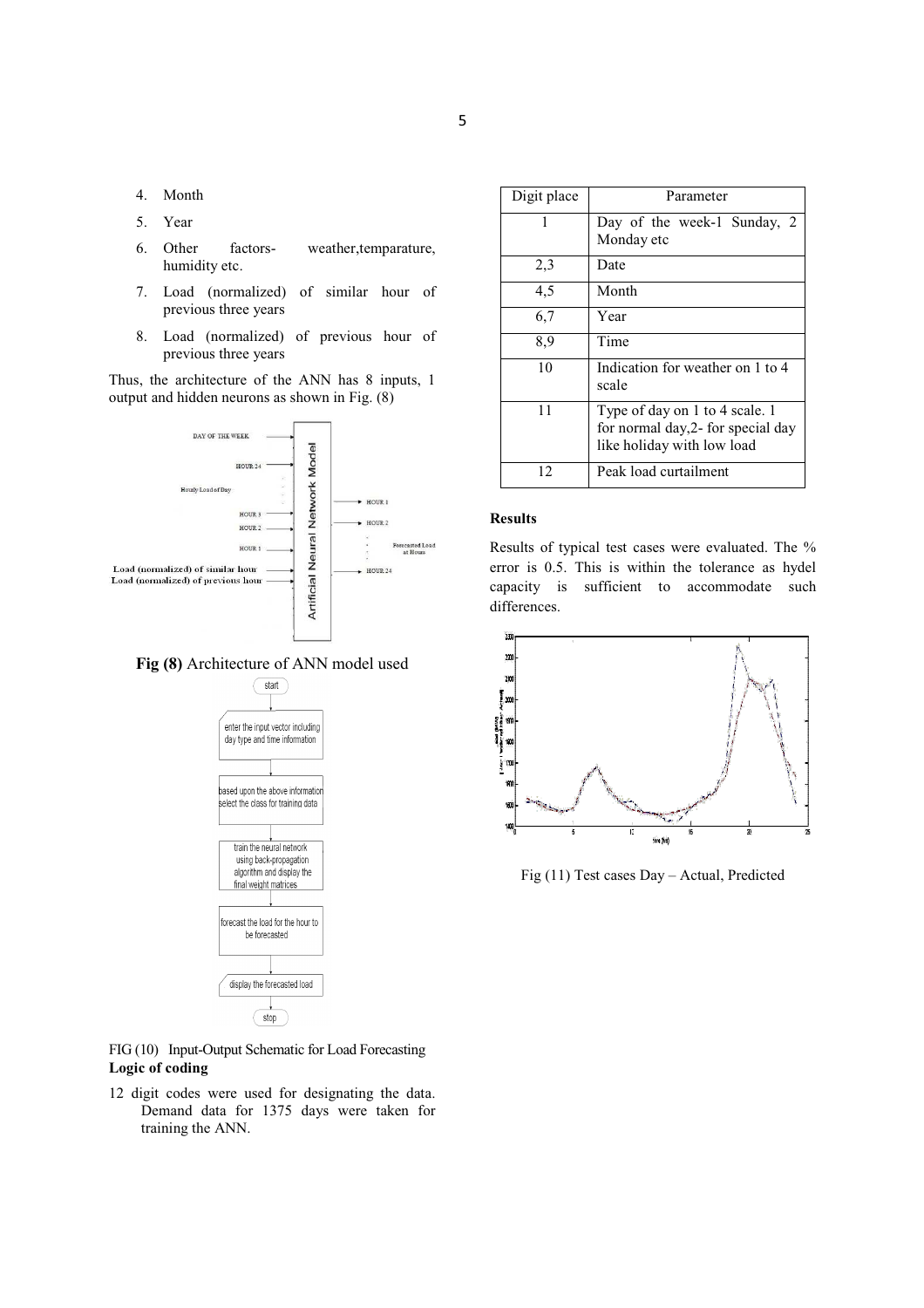

**Fig (12)** Test cases Day – Actual, Predicted



**Fig (13)** Test cases Day – Actual, Predicted



**Fig (14)** Test cases Day – Actual, Predicted

#### **Conclusion**

The short-term load forecasting developed is suitable for low load factor power system. In all test cases, the error obtained is on the positive side of the maximum demand. This is a necessity for planning the availability as per merit order in practical operation. The minimum demand conditions are also factually

represented in the output. Thus the model is suitable for practical implementation for taking merit order dispatch instructions.

# **References:**

- *1.* Piers R.J. Campbell, Member IEEE, and ken Adamson, Member IEEE. "*Methodologies for Load Forecasting".* 3rd International IEEE Conference Intelligent Systems, September 2006.
- *2.* E. A. Feinberg, and D. Genethliou."Load forecasting," *Applied mathematics, for restructured Electric Power Systems: Optimization, Control and computational Intelligence Load Forecasting.* New York: Springer, 2005, pp. 269-285.
- *3.* Ching-Lai Hor, Member IEEE, Simon. J. Watson, and Shanti Majithia "*Analyzing the Impact of Weather Variabels on Monthly Electrcity Demand*." *IEEE Trans. Power Syst.,*  vol.20, no. 4, November 2005.
- *4.* K.Y.Lee, Y.T. Cha, and J.H. Park, "*Short-term load forecasting using an artificial neural network*. "*IEEE Trans. Power Syst.,* vol.7, no.1, pp.124-132, Feb.1992.
- 5. A.G. Bakirtzis, V. Petridis, S.J. Kiartzis, M.C. Alexiadis, and A. H. Maissis. "*A neural network short term load forecasting model for the Greekpower system,*" *IEEE Trans. Power Syst*., vil.11, no. 2, pp. 858-863, may 1996..
- 6. K.Y. Lee, Senior member, Y.T. Cha, Student Member, J.H. park, member "*Short-term load forecasting using an artificial neural network"* IEEE Transactions on power systems, vol.7, no. 1, February 1992.
- 7. Y.Li and T. Fang, *Wavelet and support vector machine for short term electrical load forecasting.* Proceedings of International Conference on Wavelet Analysis and its Application. Pp: 399-404, 2003.
- 8. J.K.Mandal, A.K.Sinha *"Artificial Neural network based Hourly load forecasting for decentralized load management*" IEEE Catalogue no.95 TH8130, 1995
- 9. Park, J., Park, Y., and Lee, K., *"Composite modeling for Adaptive Short-term Load forecasting"*. IEEE Trans. On Power Systems, Vol.6, No. 2. Pp.450-457, 1991.
- 10. Amit Jain, B.Satish,"*integrated approach for short term load forecasting using SVM and*